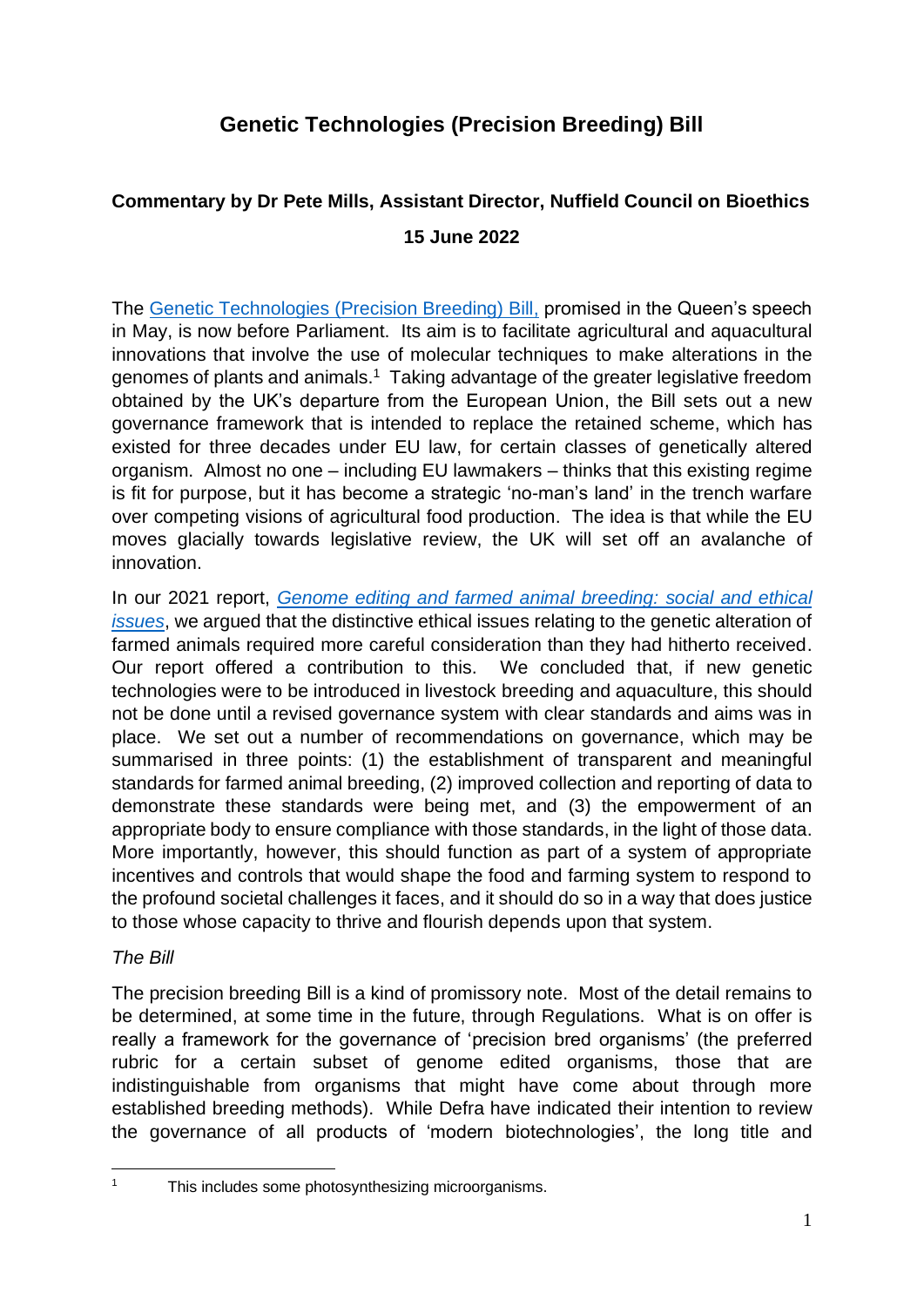provisions of this Bill do not allow its extension to transgenic GMOs – those containing DNA sequences derived from other species – or more creatively edited organisms. It is no doubt a prudent tactic to focus on securing more modest aims, though this may turn out to be at the expense of reinforcing the moral distinctness of the different classes of technology. This could be counterproductive: the different techniques generally have different ranges of potential application while, for some purposes, different techniques might need to be used in conjunction. Quick wins for genome editing may come at the cost of a prolonging the path for transgenic technologies rather than drawing them along in their slipstream. This is difficult to predict.

So what does the framework offer? The Bill covers precision bred plants and animals, though not fungi and microorganisms (either single cells or colonies). Firstly, to move beyond experimental, contained use, a 'release notice' must be obtained (cl.3). (This subsumes the provisions of the Genetically Modified Organisms (Deliberate Release) Regulations 2002, made earlier this year to enable plant research.) Further information requirements for the submission of release notices may be specified in Regulations (cl.4).

Next, to place a precision bred organism, its progeny or products (including gametes) on the market in England a 'precision bred confirmation' is required. The 'precision bred confirmation' requires a 'marketing notice' to be submitted, containing information that may be further specified in Regulations (cl.4). Endorsement of the notice by the Secretary of State will be subject to advice from the Advisory Committee on Releases to the Environment (cl.22). The scope of this advice is limited, however, to whether or not the product in question is, indeed, a precision bred organism and implicitly, therefore, one that could have come about through either 'traditional processes' (something of a *faux ami*) or natural transformation (cl.1(2)(c)). We know already, from ACRE's advice, cited in [Defra's response](https://www.gov.uk/government/consultations/genetic-technologies-regulation/outcome/genetic-technologies-regulation-government-response) to the findings of their own 2021 consultation, that ACRE does not see a problem with releases of many genome edited organisms as they 'would not pose a greater safety risk than a traditionally bred or naturally occurring version of that organism.' And ACRE is formally concerned with little beyond this narrow conception of risk (Part VI of the EPA 1990 and the GMO Deliberate Release Regulations 2002). In the case of food and feed deriving from precision bred organisms, requirements may be imposed by Regulations to ensure traceability, safety, nutrition (that eating precision bred products, rather than conventionally bred ones, will not be 'nutritionally disadvantageous') and that marketing 'will not mislead consumers' – although there is no requirement (and apparently no intention) that precision bred products should be labelled as such (cl.26). This is despite the clear findings of an [FSA public dialogue](https://www.food.gov.uk/research/behaviour-and-perception/consumer-perceptions-of-genome-edited-food) last year that consumers want the opportunity to exercise choice in accordance with their values and preferences. This is troubling in light of the general approach to allow the uses of biotechnology to be shaped by industry and the market: in this context, not labelling amounts to a kind of epistemic erasure, whereby the preferences that many people would wish to inform the system of agricultural production are simply removed from the signals that are fed back through the market. But there are more fundamental problems with this approach itself, as we shall see.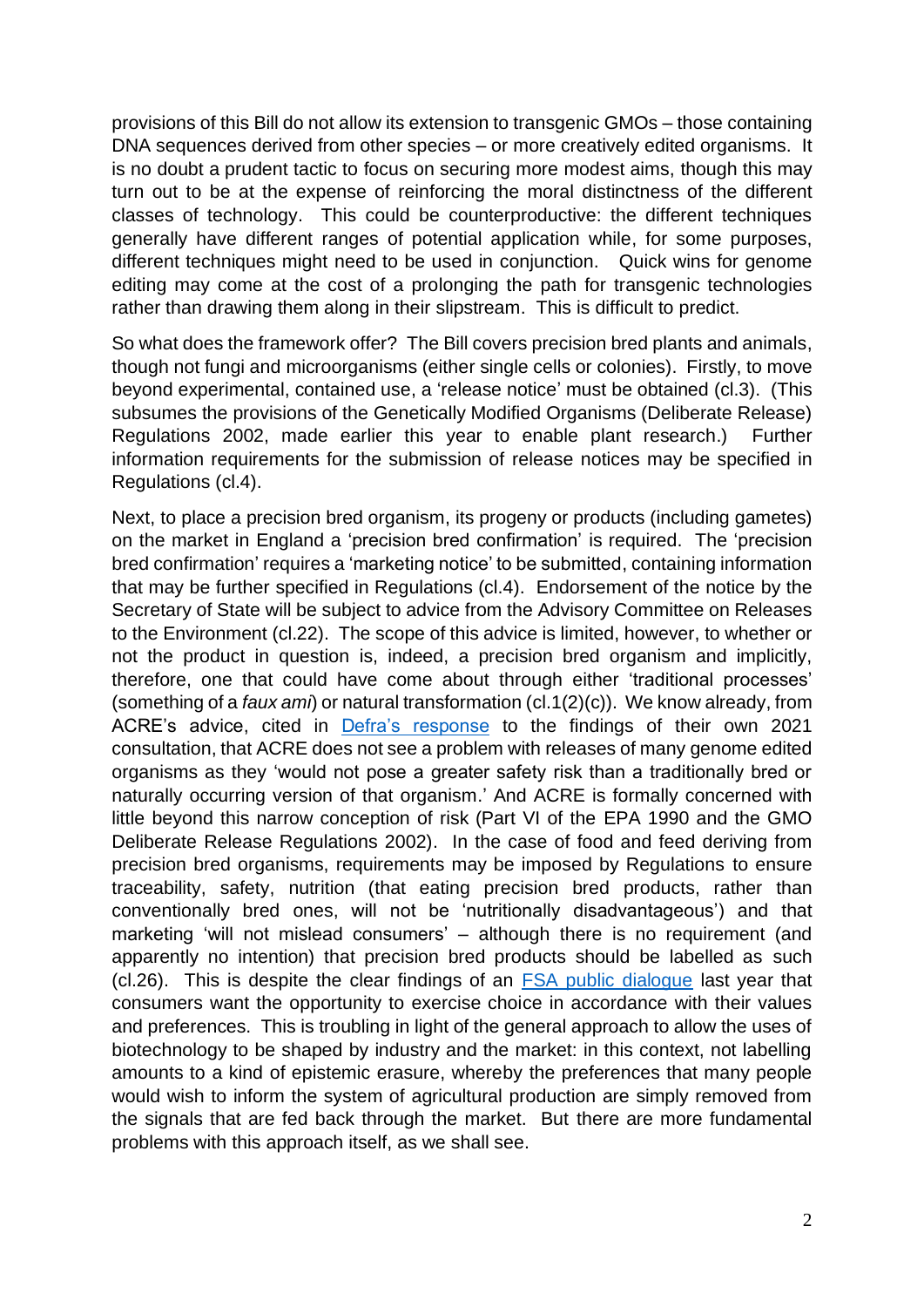The provisions described so far apply equally to precision bred plants and animals. To place a precision bred animal, its progeny or products on the English market, a 'precision bred animal marketing authorisation' is also required (cl.5 and cl.11).<sup>2</sup> This additional step requires the notifier to submit a declaration that they do not expect the health or welfare of the relevant animal (or its progeny) to be adversely affected by its precision bred traits  $(cl.11(3))$ .<sup>3</sup> The declaration must contain the evidence and methodology supporting this conclusion and further information requirements may be specified, once again, in Regulations (cl.11(5)(b)). This declaration must then, in effect, be quality assured by a 'welfare advisory body'. That body remains to be specified by Regulations (cl.12) but is most likely to be a revamped version of the Animal Welfare Committee (supported by a secretariat shared with related bodies – see my previous post ['Animals as sentient beings'\)](https://www.nuffieldbioethics.org/blog/animals-as-sentient-beings). Release notices, confirmations and marketing authorisations, and supporting information, will be included in a statutory register, accessible to the public (cl.18).

In the Bill as currently drafted it is unclear whether declarations and authorisations apply to a type or token when they refer to 'the relevant animal', that is, whether they operate case-by-case or class-by-class. For example, clause 11(3) provides that an application for a precision bred animal marketing authorisation 'must include a declaration that the notifier does not expect the health or welfare of the relevant animal or its qualifying progeny to be adversely affected…by the precision bred trait.' Ignoring, for the moment, some rather abstruse philosophical problems with this, the implication is that we must reach for a normative criterion for these notions of 'health' and 'welfare' when applied to animals of that kind. (This is, to some extent, what the 'breeding indices' used by commercial breeders purport to offer; we address the challenges of composition and periodic rebasing of breeding indices in our 2021 report.) It is important, here, to distinguish between the health of the next animal, and the health effects of a breeding practice on breeds over time, which may scarcely be detectable from one generation to the next. That the latter effects potentially lack any clear purchase in the proposed scheme is a problem, given that the applicable standards are, in effect, established by industry and moved along by successive applications, rather than set prospectively and publicly. 4

The detail of many of the important elements of the governance system remain to be determined through future Regulations. (Those which impose regulatory burdens on the sector will be affirmative Regulations, the content of which will be debated in Parliament; the information requirements will generally be established through

<sup>&</sup>lt;sup>2</sup> The requirement does not apply to invertebrates, for example, of the sort covered by the Animal Welfare (Sentience) Act 2022, some of which are farmed and some of which are eaten by humans.

<sup>3</sup> 'Precision bred traits' are the ostensible characteristics resulting from a 'feature' of the animal's genome that is brought about by the intervention. This seems to imply a rather neat correspondence between the molecular change and the resulting characteristic and potentially to disregard the more potential pleiotropic effects. See also the comments on cl.1(6) in the footnote below.

The problem of longitudinal drift, to the point where animals may become constitutionally incapable of living a life of adequate quality, was found not to be justiciable – see: *R. (Compassion in World Farming Ltd) v. The Secretary of State for the Environment, Food and Rural Affairs* [2004] EWCA Civ. 1009 per Sedley L.J. at para.57.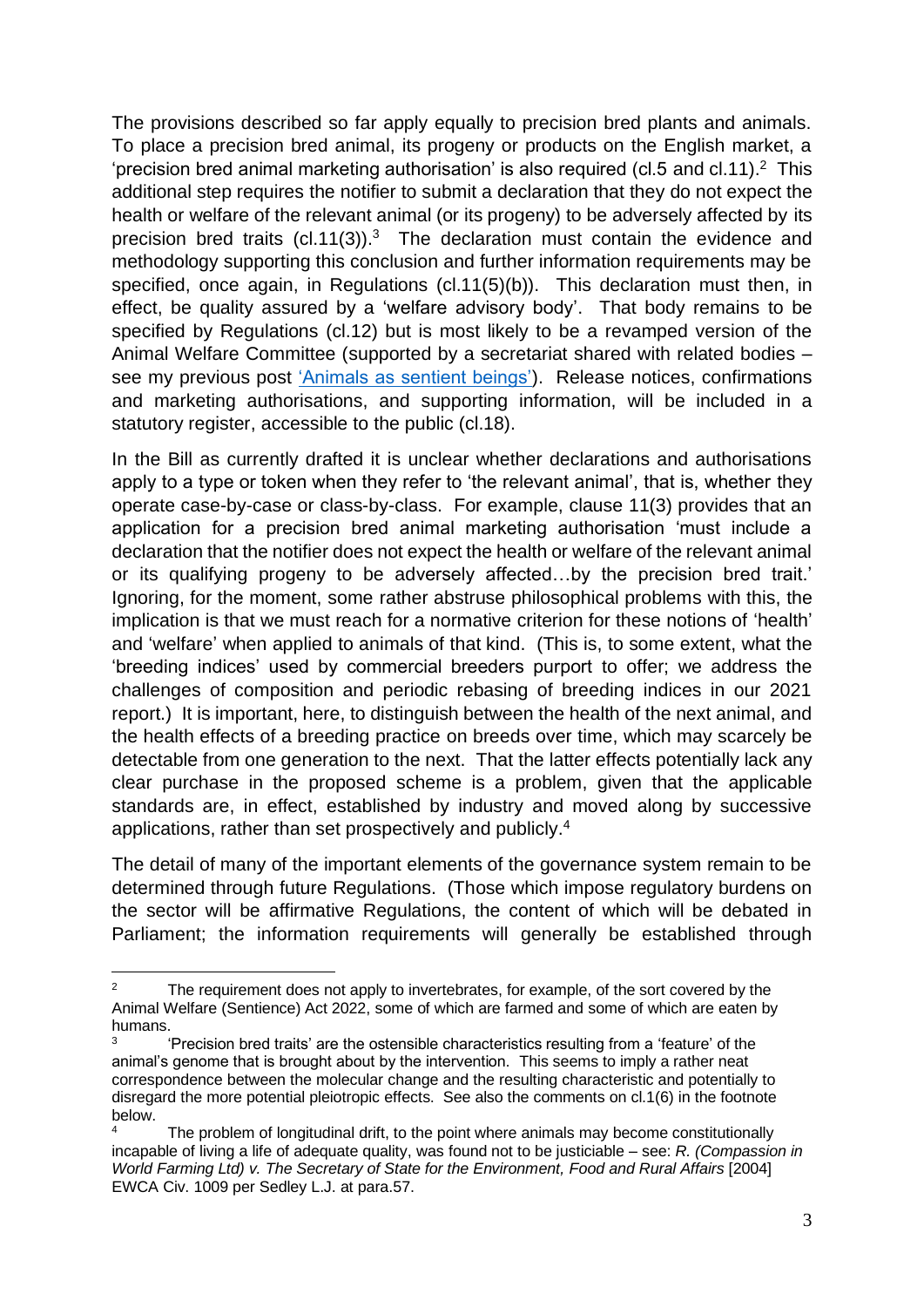negative Regulations). In particular, clause 25 of the Bill creates a power to prescribe when animal health or welfare has been adversely affected by precision breeding. In effect, this is a power to set certain breeding standards and could, potentially, be used to give effect to the kind of 'traffic light' system we proposed in our 2021 report (albeit only in respect of 'precision bred traits'). There is also a power to impose reporting requirements that may involve the submission of  $-$  potentially longitudinal  $$ information (cl.14). However, such information need not be placed on the public register if it is determined to be commercially confidential (cl.18(2)). And we have already heard, in the course of our Nuffield inquiry, that commercial confidentiality is the main obstacle to sharing information relevant to judgements about animal welfare, so such information may well remain unavailable for public or academic scrutiny.

Nonetheless, the apparent teasing apart of health and welfare in the Bill is important (as in the disjunctive formulation 'health or welfare'): there is a tendency among some contributors to the discourse surrounding the effects of animal breeding implicitly to elide the concepts of health and welfare, and even to reduce the concept of welfare to that of health, closing down discussions of animal experience and psychology. Teasing them apart admits the possibility that by breeding animals to be more robust, and therefore better able to endure conditions of poor welfare without manifesting adverse health effects, there is a possibility that improvements in health may lead to reduction in welfare. Consequently, the importance of developing and deploying separate measures of health and of welfare should be recognised when these standards are elaborated.

A further power exists to appoint inspectors to monitor and investigate compliance with obligations under the Act (those relating to submission of the prescribed notices and applications under Part 2 or compliance with directions issued). This could include a power to enter premises and seize documents (cl.20), which is likely to fall to the existing Animal and Plant Health Agency. Enforcement is to be achieved by issuing compliance notices, stop notices or monetary penalties, but stops short of criminal justice measures (cl.32). All of the confirmations and authorisations issued by the Secretary of State are, naturally, subject to suspension or revocation, and determinations and directions may be appealed (cll.9, 15 and 16).

From this brief summary, it should be clear that the Bill could offer responses to a number of the recommendations contained in our 2021 Nuffield Council report. For example, we recommended that specific attention should be given to the potential impact of breeding technologies on animal welfare (rec. 12). The Bill contains provision for scrutiny by a welfare advisory body and an authorisation requirement in relation to this (cl.11). We recommended that there was a need for better collection, recording, reporting and monitoring of data to determine the effects of breeding interventions (rec. 7 supported by recs 4 and 5). There are powers in the Bill to create such requirements (cl.14). We recommended the development of detailed, explicit and enforceable standards for farmed animal breeding (rec.2). As noted, the Bill contains powers to establish and impose these, too (cl.25). But before we allow optimism to carry us away, there are some more general observations that should be made.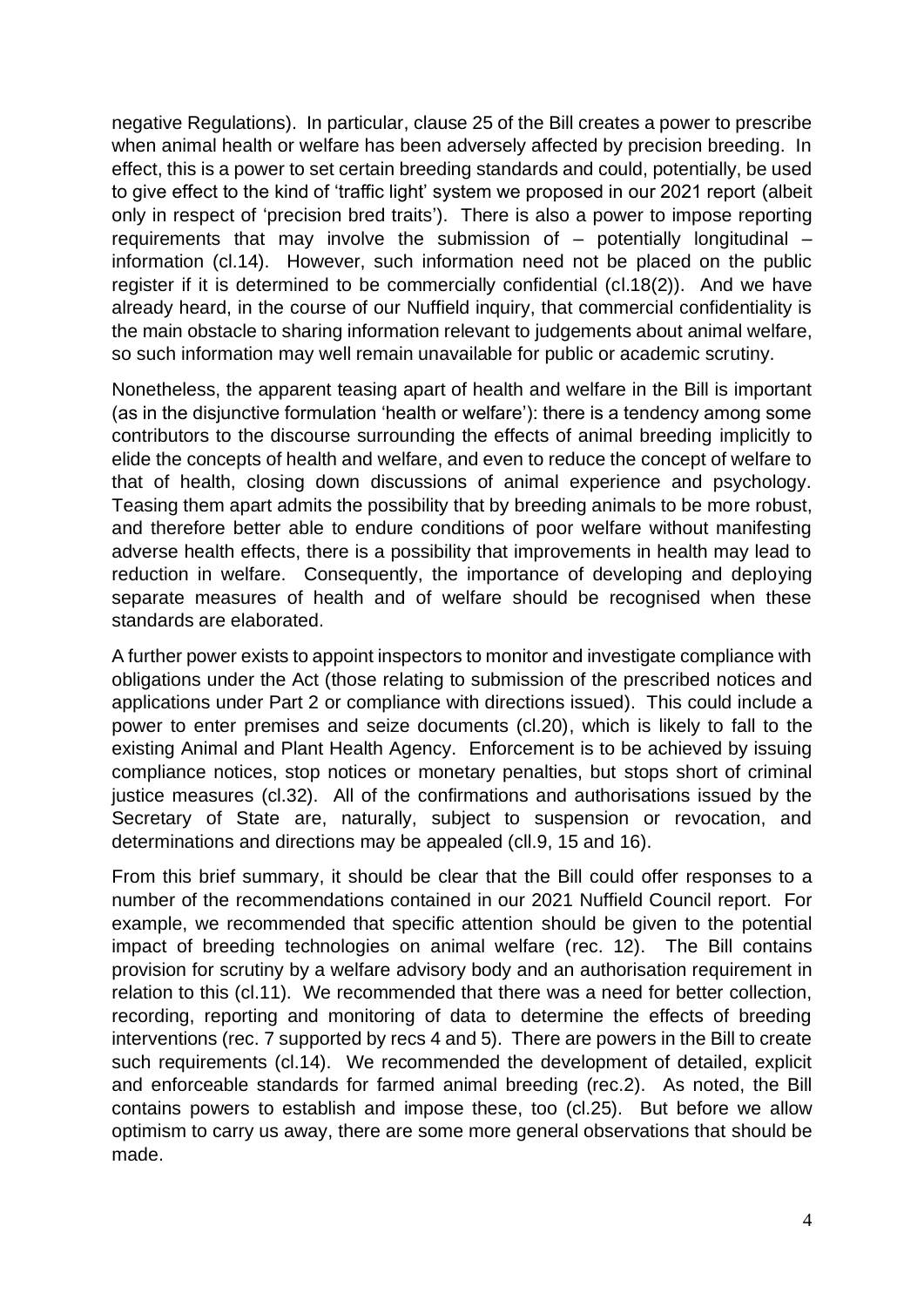### *Language and discourse*

Let's begin with the language. Advocates of genetic technologies have consistently sought to shift the rubric from 'genetic modification' to something less invasive and more clinical sounding: 'precision breeding'. The conventional gloss is that this is about enabling techniques described as genome editing (sometimes more casually as 'gene editing'), by implication a more subtle intervention than first generation 'genetic engineering'. These are molecular techniques capable of making precise, targeted alterations to sequences of DNA in living cells. They are continually undergoing development and refinement in the laboratory but there is little dispute that they have revolutionised recent biological research, particularly since the description of the CRISPR-Cas9 system in 2012.<sup>5</sup>

Though there is a persistent debate about undetected off-target effects or undesirable on-target effects of genome editing, these are technical questions that can, in principle, be addressed, in each case, through continuing technical refinement.<sup>6</sup> What is important is that we use the genomic techniques available to us to detect errors and ensure that they are not used until they can be used with confidence. A bigger difficulty lies, perhaps, in the insidious translation of the idea of 'precision' from the molecular level of the genome to the industrial practice of 'breeding'. However sharp the molecular scissors may be, their use does not translate directly into herds, flocks and shoals of healthy, nutritious, affordable and humanely reared animals. The outcome depends on their incorporation into complex, multilevel interacting systems, running from the laboratory to the dinner table, around which knowledge, money, interests and influence circulate. Why is this relation between the molecular and the industrial scales important in the context of the present Bill?

This observation about the language used leads on to a consideration of the discourse in which it operates. The case for introducing new breeding technologies is, as yet, promissory, orchestrated by a legitimating vison of the future that they will bring about (a 'sociotechnical imaginary'). The most strident enthusiasts for genetic breeding innovations mount arguments that they (or innovations of this sort) are somehow 'necessary' in order to feed the growing global population – that our dependence on agricultural technologies has brought us to a point where we have no choice but to

<sup>&</sup>lt;sup>5</sup> The narrative that GE is about deleting (or disabling) genes while GM is about adding them is inaccurate, though. It is unclear what significance this is supposed to convey be in any case: why would missing a functional gene be better than having an extra one, or a more advantageous version of an existing one? This can only be determined case by case.

<sup>&</sup>lt;sup>6</sup> The need for such refinement should not be overlooked, however. Clause  $1(6)$  says that "In determining whether a feature of an organism's genome could have resulted from natural transformation, no account is to be taken of genetic material which does not result in a functional protein". Though it's not clear what the drafters have in mind here, this could be taken to imply that off-target events (such as the inclusion of the plasmid with the genome edited calf Buri, and the duplication of the repair template in his progeny) can be ignored so long as they do not affect gene function, although events in this class might very well affect gene function without resulting in a functional protein. For Buri see: Young AE, Mansour TA, McNabb BR et al. (2020) Genomic and phenotypic analyses of six offspring of a genome-edited hornless bull Nature Biotechnology 38(2): 225-32.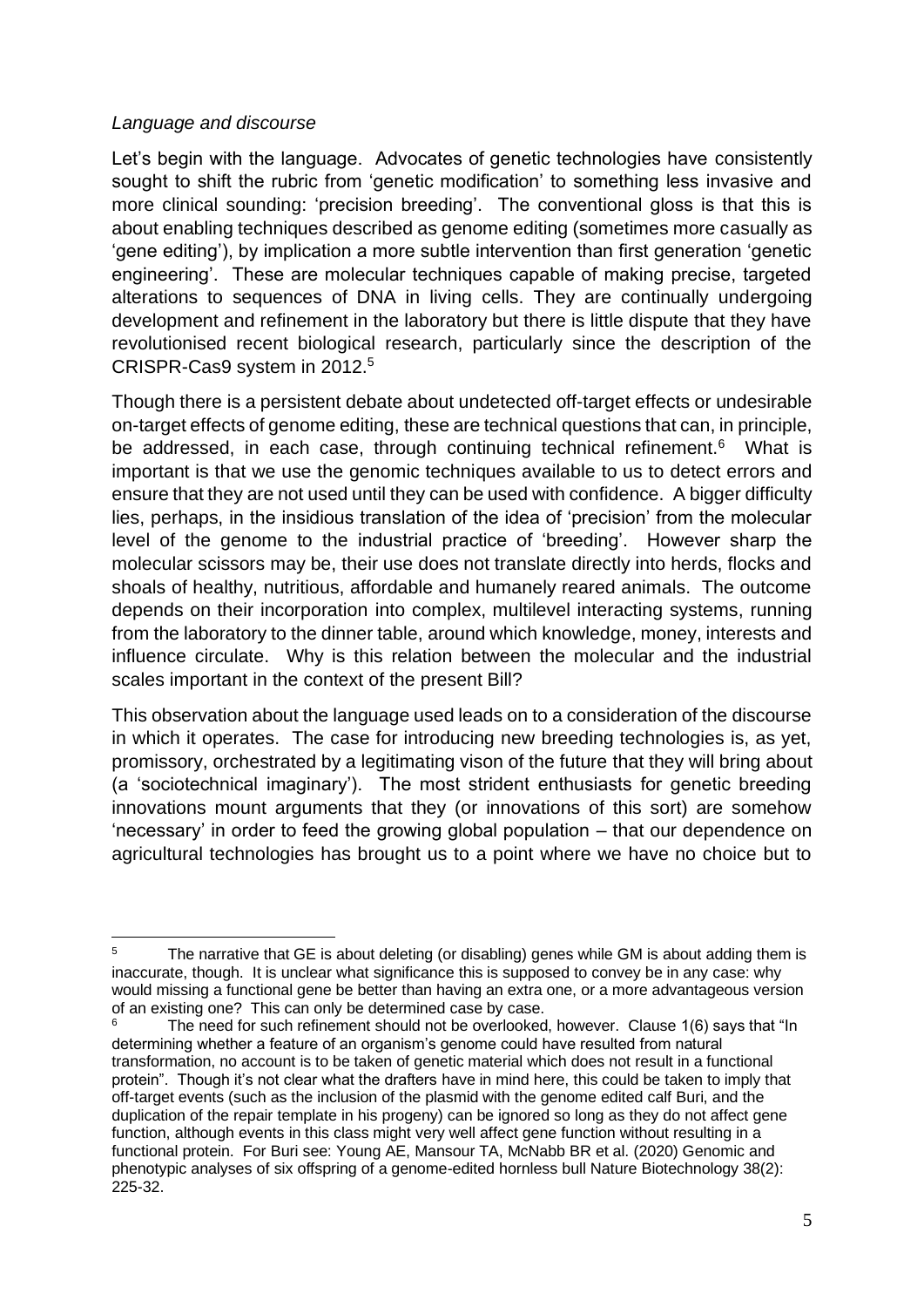'double down' on what (in an earlier report) we have called the 'biotechnology wager'.<sup>7</sup> But there is always a choice and, implied in this choice, there are ethical questions. Argument that this or that biotechnology is necessary appear disingenuous when the benefits are made out as a justification for pressing forward with innovation, while managing the potential mischiefs are someone else's problem. Genome editing is not 'just a tool' – its adoption into agriculture implies a complex pathway of connected, industry-shaping decisions and their social implications. If one is going to engage in justificatory discourse in terms of promissory benefits one cannot, in good faith, avoid engaging, symmetrically, with questions of responsible innovation. You can't have it both ways.

This is an argument for anticipatory governance. It entails at least two things: it means broadening the consideration of relevant factors from the technical conditions of innovation to the social, economic and political conditions of innovation, diffusion and normalisation of biotechnologies, and it means ceding the presumed authority of technical knowledge to public and political debate around common challenges and competing interests and values.<sup>8</sup> It is when considering these more general questions that the promissory discourses of biotechnology encounter other discourses, other imaginaries, in a mutual interrogation of the uncertainties, ambiguities and assumptions of each.

### *Broader themes*

That is not the approach taken here, which is driven by applications from innovators and industry, without an articulated vision of what the aims of breeding should be, and without a transparent regulatory function with delegated powers.<sup>9</sup> (Most of the crucial powers to approve new applications are to be exercised formally by the Secretary of State, in the light of advice from a range of sources.) What is missing is a strategy for food and farming that identifies and addresses the challenges that the system is already facing and sets out realistically what role biotechnologies may play in responding to these (considering also, their potential to aggravate them, and how this may be controlled). Such an approach would avoid the exceptionalism that attaches to genome editing and other genetic technologies. (It is notable that the outcomes that make the current system unsustainable, as well as damaging to many of the animals implicated in it, have resulted from 'traditional breeding'. This is probably why

<sup>7</sup> See Nuffield Council on Bioethics (2012) *[Emerging biotechnologies: technology, choice and](file:///C:/Users/pmills/Downloads/Emerging_biotechnologies_full_report_web_0.pdf)  [the public good](file:///C:/Users/pmills/Downloads/Emerging_biotechnologies_full_report_web_0.pdf)* (London: NCOB), esp. chapter 1.

<sup>8</sup> Many of the originators of the technologies in question have, to their credit, done this. See, for example, Doudna, Jennifer and Samuel Sternberg (2017) *A Crack in Creation, the new power to control evolution* (London: The Bodley Head).

<sup>9</sup> Arguments have been made, particularly in veterinary circles, for a kind of 'Fertilisation and Embryology Authority' for animal breeding (similar to the widely respected Human Fertilisation and Embryology Authority). The closest analogy would perhaps be to the HFEA's authorisation of preimplantation genetic testing. The use of PGT advances according to applications from clinics, driven ultimately by the interests of patients and the potential offered by genetic science. In this case, new tests are approved by an independent body (the HFEA) with delegated powers in accordance with clearly established purposes (to avoid a significant risk of a serious genetic condition), which are determined (following the enactment of the framework legislation) to be in the public interest. These features (delegated powers, independent professional regulation and, crucially, orientation by the public interest) are absent from the scheme established in the Bill.